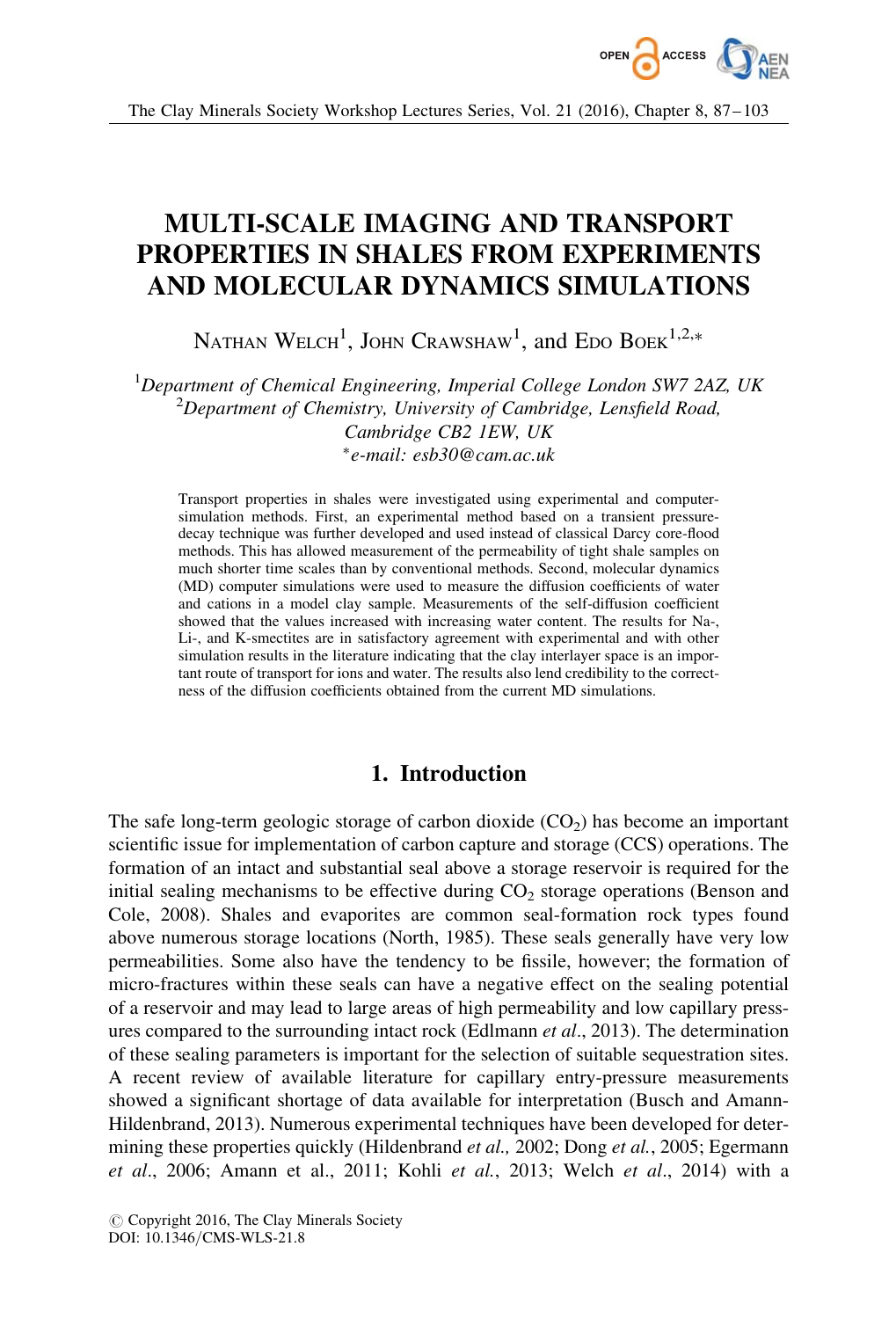comparative study presented by Boulin et al. (2011). Intact-seal samples typically have nm-sized pores as well as very low permeabilities. In order to determine the sealing capacities of shales, their flow properties must be assessed. Although experimental and empirical data are found in the literature, increased fundamental understanding is required. The study of fluid-flow properties and capillary pressure in shales requires specialized equipment and increased complexity in experimental procedure compared to more commonly studied reservoir rocks. The permeability of the systems is often in the nano-Darcy range which makes the measurement of fluid-flow rates, using classic core-flood tests, very difficult. The main difficulty is the large time scale required to obtain accurate measurements. A new, quick experimental method to determine transport properties in shales is described here.

Shales generally contain sand grains accompanied by significant proportions of swelling clays, such as montmorillonite. In the second part of this study an MD simulation is presented, therefore, in which diffusion coefficients are determined because experimental calculation of these values is difficult.

## 2. Experimental section

The measurement of capillary entry pressure is of great importance to both hydrocarbonrelated studies and to carbon sequestration operations. The capillary entry pressure of a sample yields the maximum non-wetting phase pressure that can be maintained within a formation without flow through a reservoir cap rock, often a shale formation. Measurement of this entry pressure is difficult, largely as a result of the sample's low permeability (typically at nano-Darcy level). The low flow rates involved (following Darcy's equation) with shale systems often means that experimental time frames on the order of weeks to months are required.

Experimental techniques have been developed to eliminate the need for extended measurements of low flow rates. The transient pressure-decay method pioneered by Brace et al. (1968) has been shown to provide an accurate measurement of extremely low-permeability samples. The technique relies on the extremely low compressibility of water to relate pressure changes within fluid reservoirs connected to the shale sample to the flow rate of fluids through the rock sample. Brace's analysis considers the change in the amount of fluid a rock could contain in a time increment  $\delta t$ , based on changes in both the rock pore space and the fluid's physical properties:

$$
\frac{\partial^2 P}{\partial x^2} = \left(\frac{\mu \beta}{k}\right) \left[\frac{\beta_{\text{eff}} - \beta_s}{\beta} + \phi \left(1 - \frac{\beta_s}{\beta}\right)\right] \left(\frac{\partial P}{\partial t}\right) \tag{1}
$$

where k is the sample permeability, P is the pressure of the pore fluid,  $\mu$  is the dynamic viscosity of the fluid,  $\beta$  is the compressibility of the fluid,  $\beta_{\text{eff}}$  is the effective compressibility of the rock sample,  $\beta_s$  is the compressibility of the rock material itself,  $\varphi$  is the sample porosity, and  $\delta x$  is an increment in length along the axis of the sample cylinder. Using Laplace transform analysis and a number of assumptions (Brace *et al.*, 1968), this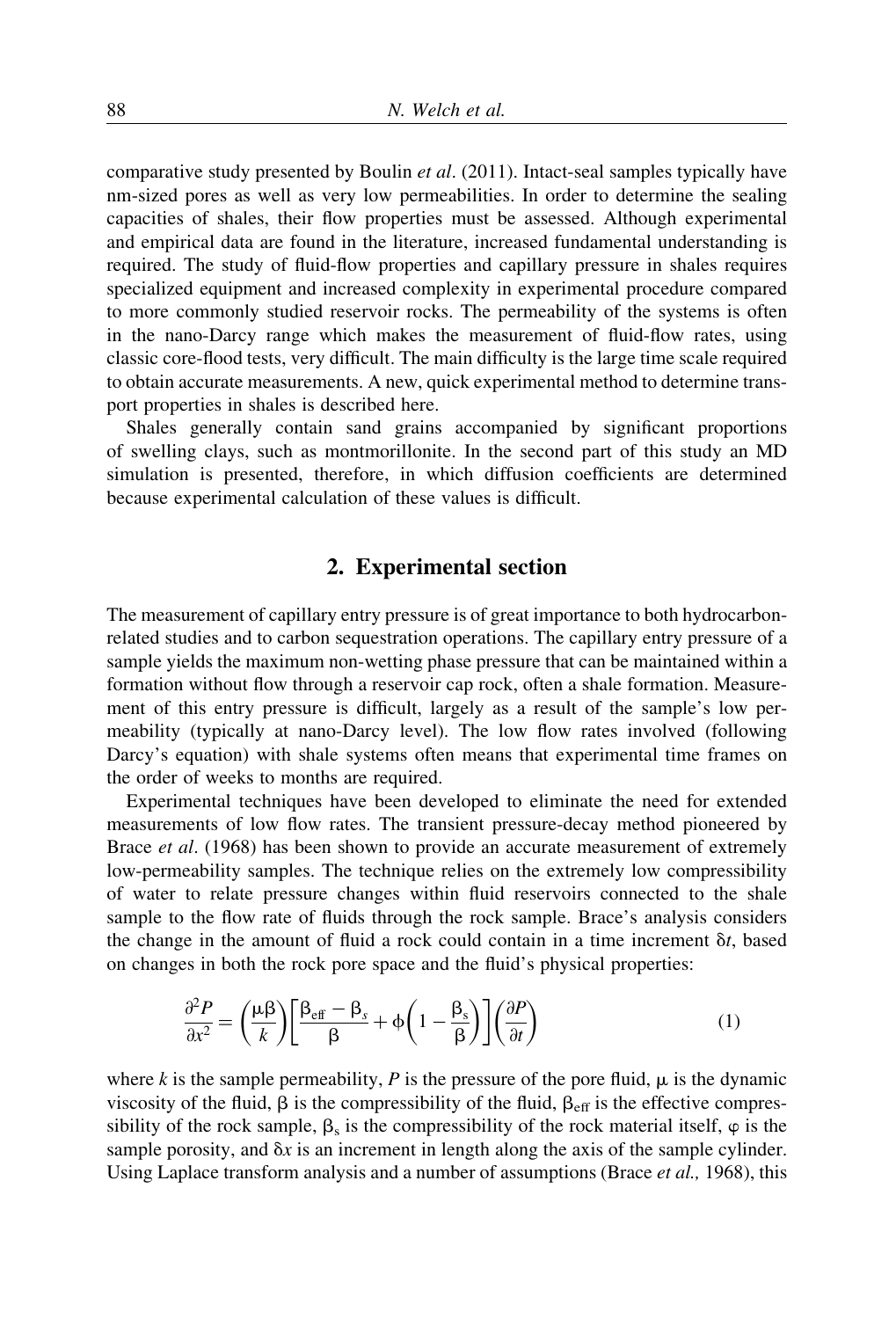was shown to yield:

$$
(P_{\rm up} - P_{\rm f}) = \Delta P \left(\frac{V_{\rm dn}}{V_{\rm up} + V_{\rm dn}}\right) e^{-\alpha t}
$$
\n(2)

where  $V_{\text{up}}$  is the volume of the upstream reservoir,  $V_{\text{dn}}$  is the volume of the downstream reservoir,  $P_f$  is the final pressure approached by the system,  $\Delta P$  is the initial pressure gradient applied across the sample, and

$$
\alpha = \left(\frac{kA}{\mu\beta L}\right)\left(\frac{1}{V_1} + \frac{1}{V_2}\right) \tag{3}
$$

For detailed analyses of the validity of this solution, readers are referred to studies by Kwon et al. (2001) and Welch et al. (2016).

An experimental core holder has been developed here which takes advantage of this technique to measure the permeability of several reservoir seal samples and reservoir seal analogues, including a shale sample from the Hontomin CCS project located in Spain. One of the main features of the new apparatus is that the fluid-storage reservoirs are contained within the heated core holder to try and negate temperature effects on the pressure measurement. A simplified diagram of the apparatus is shown in Figure 1 (after Welch et al., 2016).

Using this new system, changes in the permeability that occur within shale samples due to varying effective pressures have been measured. For this analysis the simple definition of effective pressure to be the confining pressure applied to the sample plug, minus the pore pressure of the fluid being passed through the shale sample was used. The full permeability–effective pressure relationship can be seen in Figure 2.

The relationship seen in Figure 2 shows the initial decrease in sample permeability as the confining pressure is increased. Then, at a certain point, the trend reverses and an increase in sample permeability is seen. This increase in permeability is thought to be associated with the opening of micro-fractures within the sample which offers an



Figure 1. Simplified systemic diagram showing fluid reservoirs used for permeability determination experiments.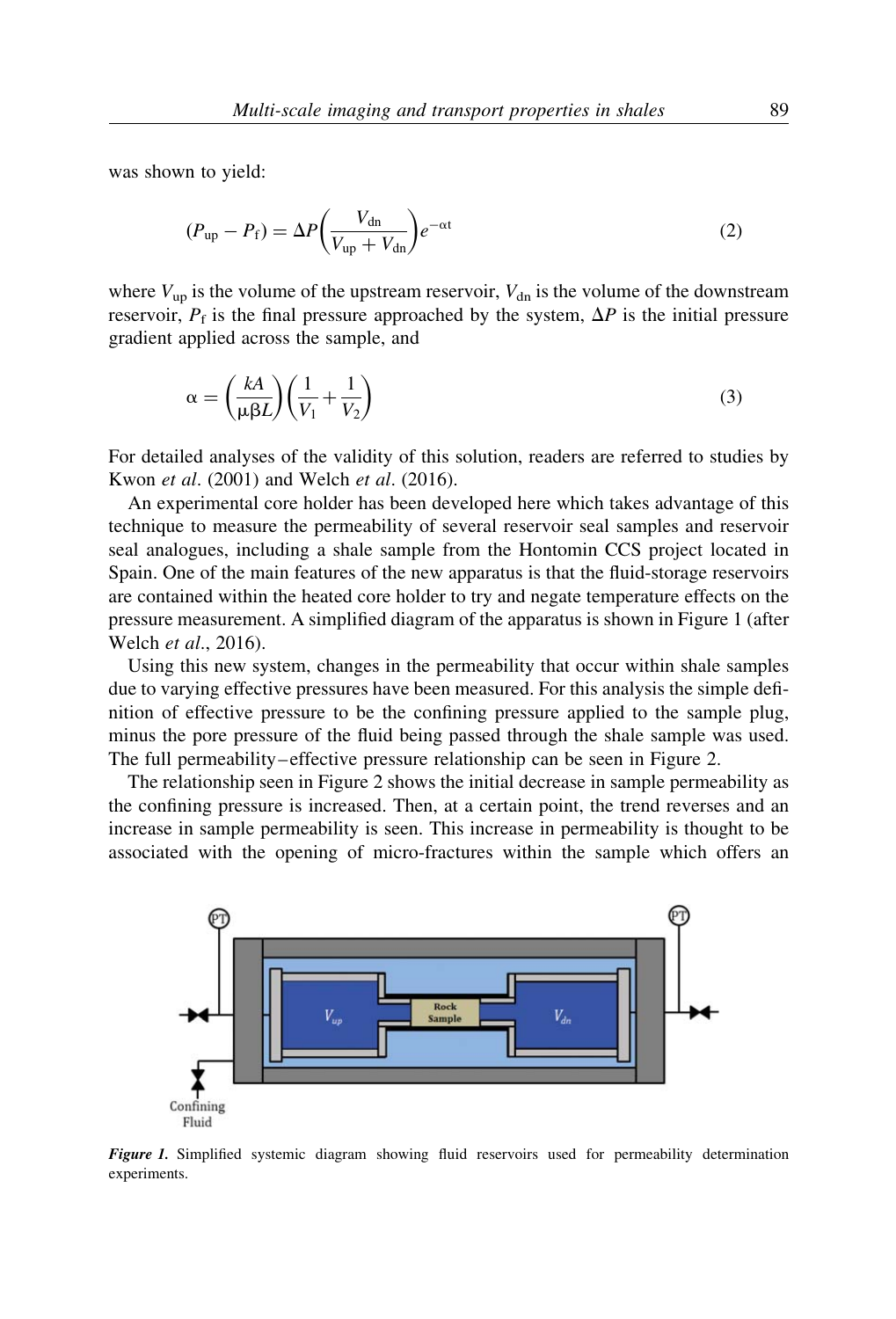

Figure 2. Permeability of the Hontomin shale sample for each effective pressure applied.

increase in transport of fluid through the core. As confining pressure is then decreased again, the permeability of the sample decreases slightly. This decrease is explained as the closure of these micro-fractures as the stress placed on the rock sample is reduced. Then, as confining pressure approaches the initial system stress, the system does not recover to the original permeability. This hysteresis has also been observed in other recent shale experiments (Hol et al., 2012; Liu et al., 2013; Welch et al., 2016). The present authors believe that this is due to the compaction of the sample's grains and narrowing of the pore space. To confirm this hypothesis, direct imaging experiments of the evolution of the micro-fractures as a function of effective stress were required.

X-ray imaging techniques have been developed to investigate the evolution of the structure of shale in the presence of  $CO<sub>2</sub>$  (Vega *et al.*, 2014). Using three-dimensional (3D) images of the rock samples, digital rock fluid-flow simulations have been developed to calculate system permeabilities for low-permeability systems, but pore-space imaging remains a substantial hurdle. Micro-computer tomography (CT) techniques used for reservoir-rock characterization lack the capacity to image the pores of many shale samples in the range of  $\leq 1 \mu$ m. Scanning electron microscopy (SEM) has the capability to image features on this length scale, but is limited to 2D surface images. An SEM image of the Hontomin shale sample is shown in Figure 3.

The pore structure is very characteristic of shale samples showing an arrangement of plate-like grains with the pore space being the regions between them. The 3D imaging of nanoporous materials has been advanced significantly with the addition of a focused ion beam (FIB) used for layered milling of samples with sequential SEM imaging to reconstruct the sample pore space (Curtis et al., 2010).

An additional complication involved in dealing with shale systems is the natural reaction that occurs with non-equilibrated fluids, causing either the shrinkage or swelling of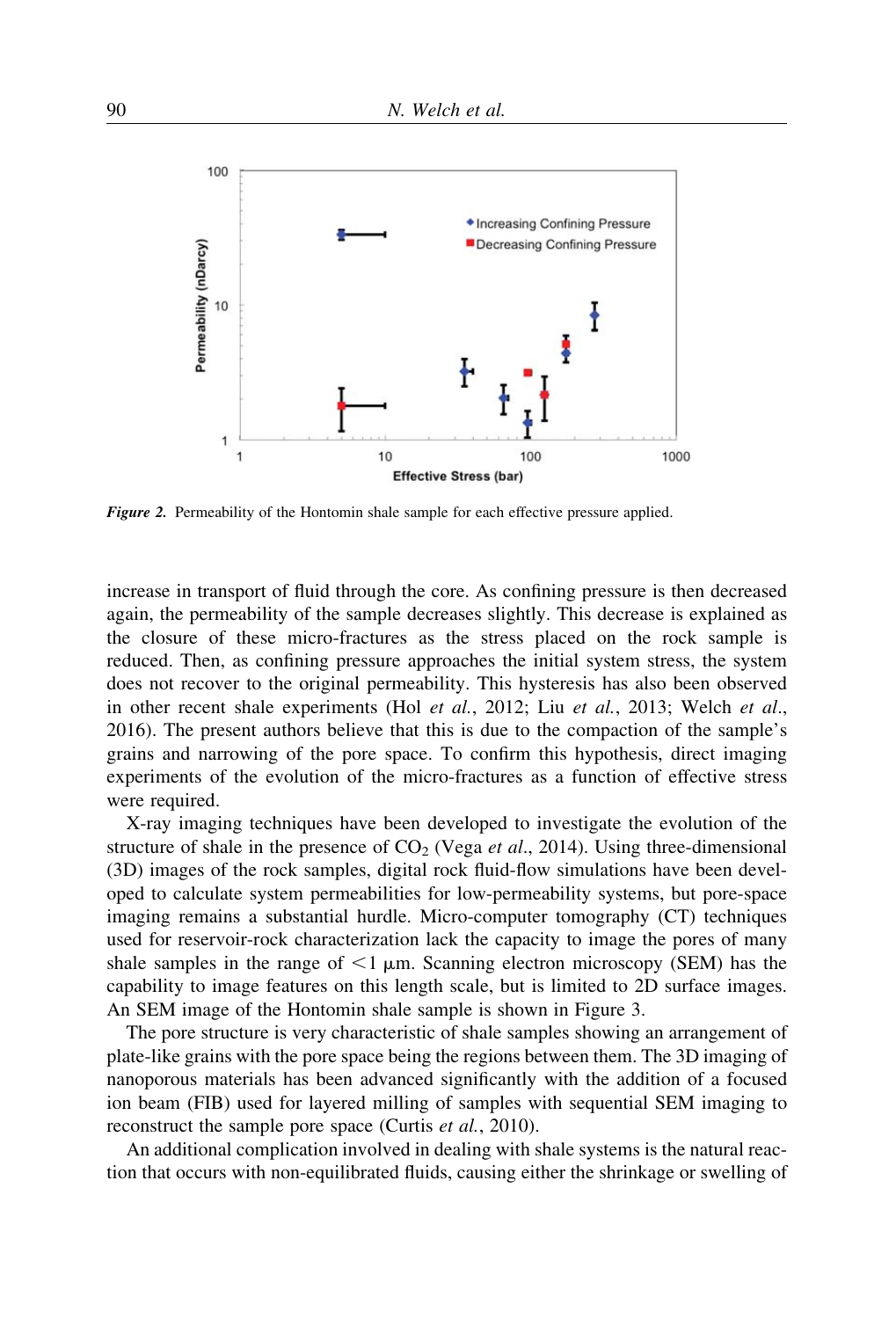

Figure 3. SEM image of the Hontomin shale sample.

clays within the sample. An example of the detrimental effects of these processes can be seen in the tomogram shown in Figure 4. This shale sample was a quarry sample provided from the long lane quarry in the UK, which was fairly consolidated upon arrival. When drilled with tap water, the swelling of the clay occurred within minutes of removal of



Figure 4. Tomogram of a shale sample after swelling from contact with untreated tap water.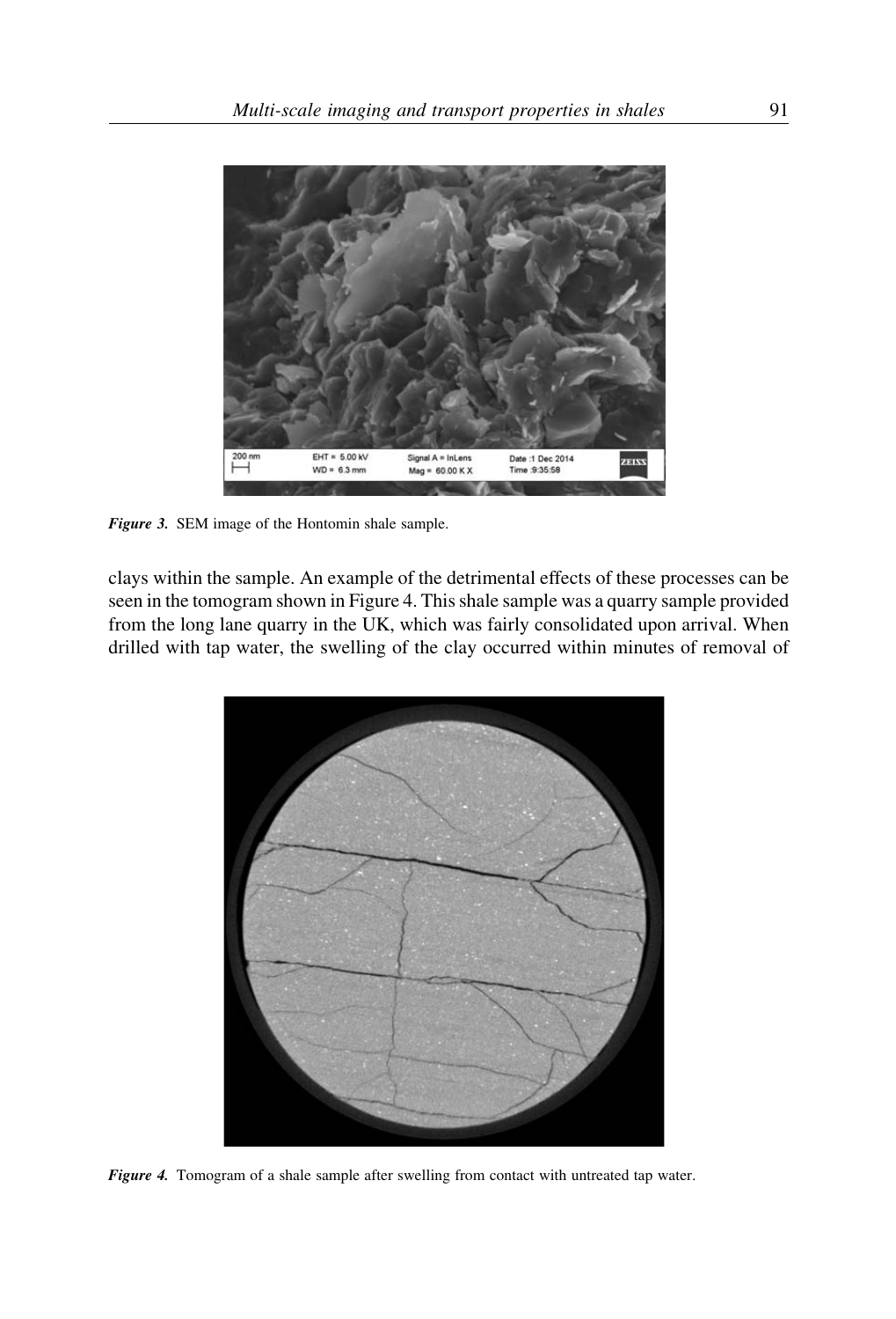the plug from the coring bit barrel. This caused micro-fracturing of the sample in multiple places both along and perpendicular to the bedding plane of the sample.

A detailed study on micro-fracture evolution with increasing stress, using in situ micro-CT imaging, confirming our hypothesis, is in preparation (Welch *et al.*, 2016).

Measuring permeability via the imaging techniques used is very challenging. In the previous section, significant swelling of the shale sub-samples drilled with tap water was noted, suggesting that a significant fraction of swelling clay exists in the shale sample, affecting shale permeability significantly. This swelling may be due to the uptake of water in the interlamellar space of the clay minerals. Because study of transport processes in the interlamellar space (of the order of nanometers wide) is difficult, MD computer simulations of this process are presented below.

## 3. Molecular dynamics simulation

The structure of shale is generally described as a matrix of clay layers containing silt particles (Darley and Gray, 1988). Shales containing montmorillonite clays generally have very low permeability. In many cases, clay-mineral content is the major factor affecting shale permeability. As noted in the previous section, the experimental determination of transport properties in shales and clays may be cumbersome. For this reason, MD simulations to calculate transport properties in a model clay sample are described here. The general structure of hydrated montmorillonite is shown in Figure 5 and is discussed further below. No edges exist in this model and the image shows a periodic cell as used in the MD simulations.



Figure 5. Unit-cell structure of hydrated montmorillonite showing equilibrium configuration of interlayer water molecules and  $Na<sup>+</sup>$  ions (large gray spheres). Oxygen atoms are medium-sized black spheres, H atoms are small white spheres, and both Si and Al ions are small black spheres. Reprinted with the permission of the American Chemical Society from Boek et al. (1995).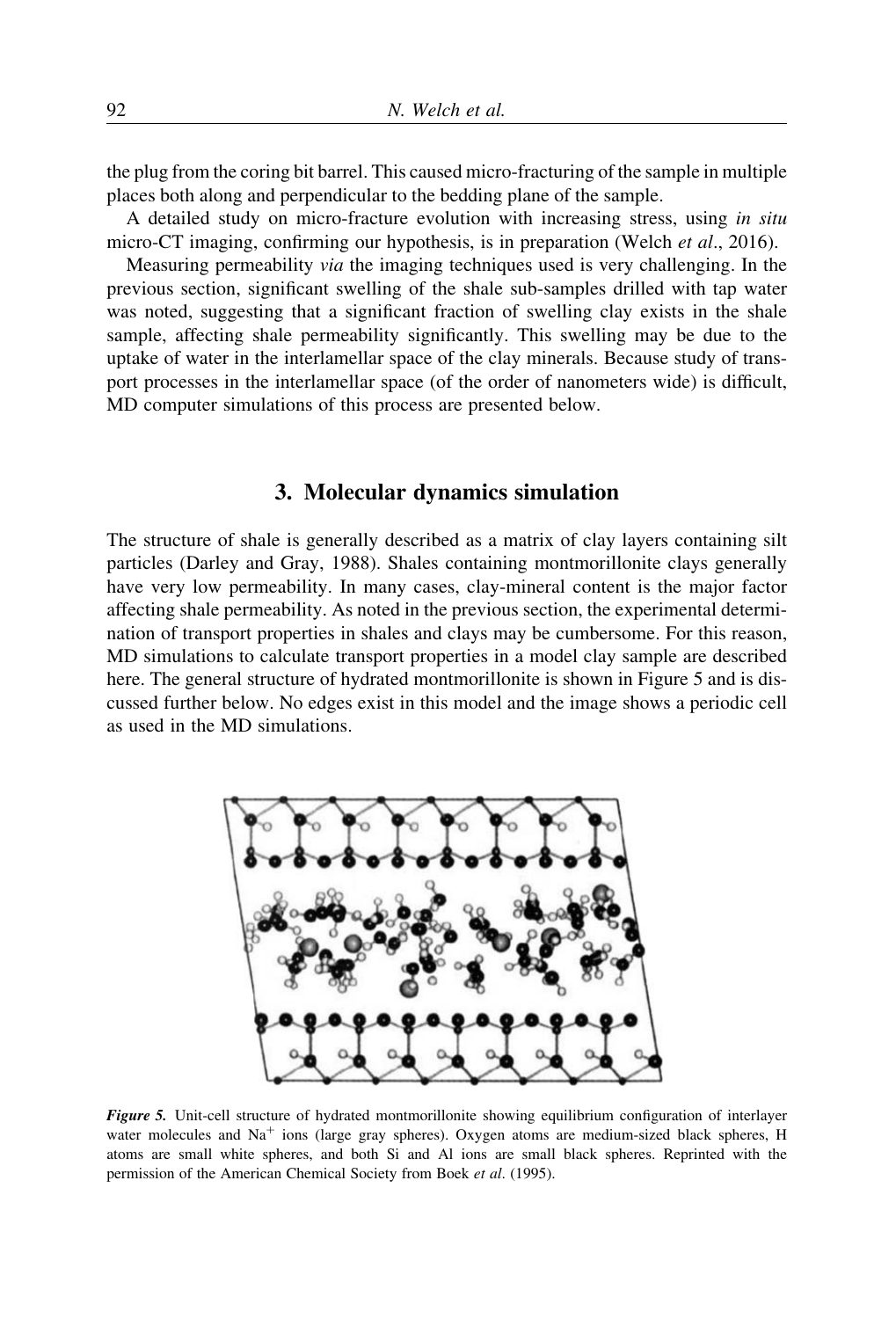#### 3.1. Simulation model

The simulation model consists of a clay layer, counterions  $(Na^+, K^+, or Li^+)$ , and water molecules. The model clay mineral is a Wyoming-type montmorillonite, with unit-cell formula:

$$
M_{0.75}[Si_{7.75}Al_{0.25}](Al_{3.5}Mg_{0.5})O_{20}(OH)_{4}
$$

where M represents a monovalent cation: here  $\mathrm{Na}^+$ ,  $\mathrm{K}^+$ , and  $\mathrm{Li}^+$  are considered. This prototypical swelling clay mineral is a member of the smectite family (Newman, 1987) and consists of two tetrahedral sheets, sandwiching an octahedral sheet (2:1). One of eight Al atoms in the octahedral network is substituted randomly by a Mg atom. Likewise, one of 32 Si atoms in the tetrahedral sheet is replaced randomly by an Al atom. These substitutions are typical of a Wyoming-type montmorillonite (Newman, 1987), and give rise to an overall negative charge on the clay framework. This negative charge is balanced by the presence of monovalent interlayer counterions, M. The periodic simulation cell consists of two opposing Wyoming montmorillonite layers measuring 21.12  $\AA \times 18.28 \AA$ , equivalent to eight unit cells. The thickness of one layer is 3.28 A˚ . Periodic boundary conditions are applied in three dimensions. Thus the model used in the simulations consists of an infinite stack of clay platelets, very similar to a real clay mineral. Note, however, that only basal and interlayer basal surfaces are included, whereas real clay would have edges and external basal surfaces.

The effects of simulation-cell size and shape have been considered and the use of the simulation-cell described above validated by Skipper et al. (1995). An equilibrated model of a hydrated K-Wyoming montmorillonite after Monte Carlo (MC) simulation, used as an initial configuration for the current MD simulations, is shown in Figure 5.

#### 3.2. Interaction potential model

The interaction potentials used were the same as in MC simulations reported by Boek et al. (1995). The water –water interactions were modeled by the TIP4P model (Jorgensen et al., 1983) which is optimized for bulk water properties. Interactions are pairwise additive and consist of electrostatic and short-range van der Waals attractive and repulsive  $6 - 12$  potential terms:

$$
v(r) = \sum_{i < j} \left( q_i q_j / r_{ij} - D_{ij} / r_{ij}^6 + E_{ij} / r_{ij}^{12} \right) \tag{4}
$$

The water-cation interactions used are compatible with the TIP4P model. For both  $Na<sup>+</sup>$ and  $Li<sup>+</sup>$  the interactions have the same functional form as in equation 4 (Skipper *et al.*, 1995). For  $K^+$ , the potential had a different functional form (Matsouka *et al.*, 1976), including soft exponential repulsions, an attractive  $r^{-4}$  term and a repulsive  $r^{-6}$  term (see Chandrasekhar et al., 1984, for details). In the MC study (Boek et al., 1995), quantitative agreement was found between experimental and simulated clay layer spacings for water contents increasing from 0 to 100 mg/g clay. This indicates that the TIP4P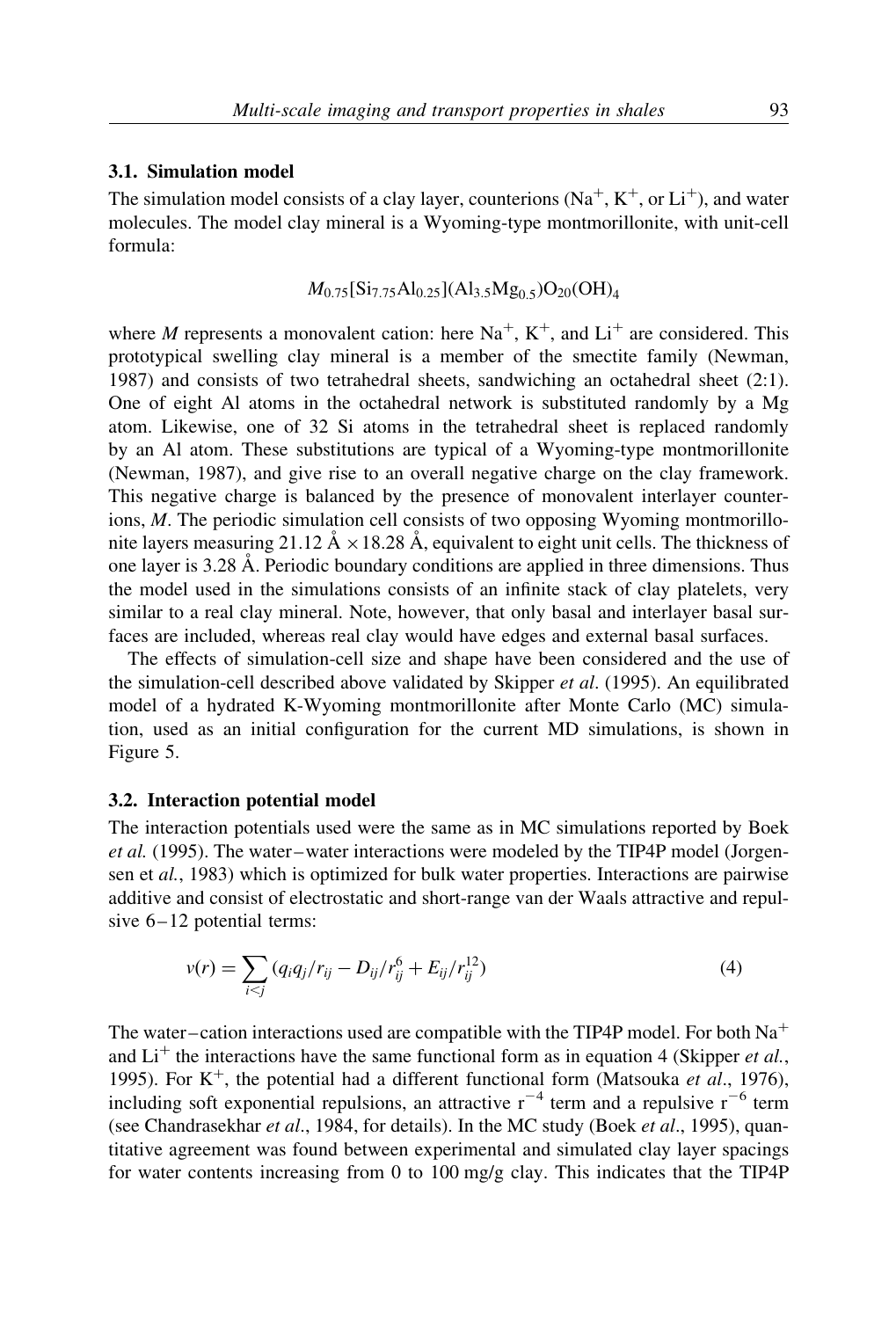parameters used do describe the hydrate structure correctly. This force field should, therefore, be a good basis on which to study the dynamical transport properties in smectite hydrates. The MD simulations of clay hydrates were reported by Chang *et al.* (1995, 1997, 1998) who used the MCY interaction model (Matsouka et al., 1976) instead of the TIP4P model (Lie et al. 1976). The MCY potential is based on high-quality ab initio calculations of the water dimer (Levitt et al., 1997). The thermodynamic properties of bulk liquid water are, however, represented less realistically by MCY than by the TIP4P model; the MCY water model requires a pressure of 850 MPa to maintain a density of  $1 \text{ g/cm}^3$  (Matsouka *et al.*, 1976), whereas the TIP4P model, used in the current work, requires a pressure of 1 MPa to maintain the liquid density required. On the other hand, the diffusion coefficient for MCY water is in better agreement with the experimental value than that obtained for TIP4P water (Lie *et al.*, 1976). The better agreement may be fortuitous and does not, however, justify the use of the MCY potential, for the reasons mentioned above. The TIP4P results are compared below with the MCY model results.

#### 3.3. Molecular dynamics simulations

Over the past two decades, hydrated clay systems have been studied using MD computer simulations (Boek and Sprik, 2003; Churakov, 2006; Suter et al., 2007; Churakov and Gimmi, 2011; Morrow et al., 2013). The CLAYFF forcefield is able to predict a range of thermodynamic and structural properties of the interlayer water in clay minerals. Water dynamics in clays have been studied by Marry et al. (2006). A thorough investigation of system size, temperature, and water content and their impact on the diffusion of water and cations in clay interlayers was done by Holmboe and Bourg (2014) and the vibrational contribution to the diffusion coefficient from the clay (using the fully flexible CLAYFF forcefield) was considerable. The present MD simulations were performed using the parallel computer program, Moldy, developed by Refson (1996, 2000), in which molecules are assumed to be rigid bodies, following the classical Newton-Euler equations of motion. As starting models for the MD simulations, equilibrium molecular configurations from Monte Carlo (MC) simulations were used (Boek et al., 1995; Watanabe and Klein, 1989). In the MC simulations, the clay interlayer space was allowed to fluctuate. In more detail, the MC simulations were performed in the constant ( $N\sigma_{zz} T$ ) ensemble, in which a constant uniaxial stress  $\sigma_{zz}$  of 10<sup>5</sup> Pa was applied perpendicular to the clay layers. Having established the equilibrium interlayer spaces, the current MD simulations were performed in the constant (NVT) ensemble, where the volume  $V$  is kept fixed. The temperature of the system was maintained at 298 K by means of coupling to an external heat bath (Nose-Hoover thermostat: Refson, 2000). An integration time step of 0.5 fs was used. Each simulation consisted of an equilibration run of 15 ps, followed by a production run of 400 ps for 32 water molecules (and 800 ps for 64 and 96 water molecules). This corresponds to a water content of  $\sim$  100 mg/g clay for 32 water molecules (Boek *et al.*, 1995). Note that the clay framework is kept rigid during the simulations. During the production run, configurational data were saved every 100 steps.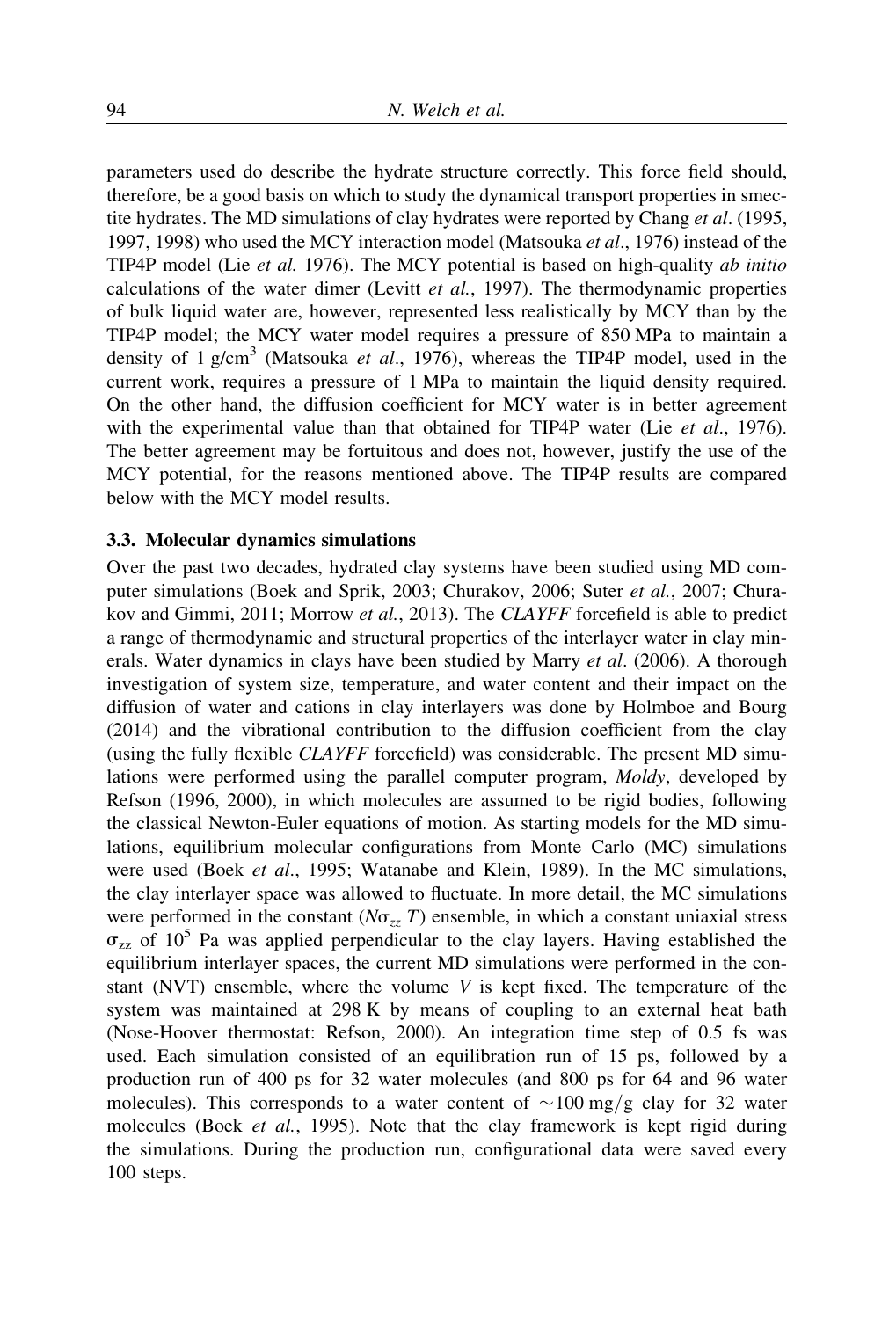## 3.4. Results: diffusion of water and cations

A quantitative measure of the mobility of cations and water molecules is the selfdiffusion coefficient. Self-diffusion coefficients were obtained by monitoring the displacement of a water molecule as a function of time, averaging over all molecules and all choices of time origin,  $t_0$ . The mean square displacement (msd) is then calculated as:

$$
\langle \Delta r^2(t) \rangle = \langle |r(t_0 + t) - r(t_0)|^2 \rangle \tag{5}
$$

Diffusion coefficients, D, were then obtained using the Einstein relation:

$$
D = \lim_{t \to \infty} \frac{\langle \Delta r^2(t) \rangle}{6t} \tag{6}
$$

As there can be no long-term diffusion perpendicular to the clay layers, the 2D diffusion equation,  $\langle \Delta r^2(t) \rangle = 4Dt$ , should be used, in fact. In order to permit comparison with experimental results, the 3D Einstein equation (6) is used here, however.

The mean-square displacements of water molecules and cations are displayed as a function of time (Figures  $6-8$ ). The slopes of these curves give a quantitative measure of the diffusion coefficients, according to Figure 6, of water and cations for water contents increasing from 32, to 64, to 96 molecules, respectively. Because the statistics of the time correlations deteriorate beyond the half length of the 400 ps runs, only the first 200 ps of correlation time can be used reliably. A least-squares fit to the last 80– 90% of the data (up to 200 ps correlation time) yields a best-fit line, which gives a good indication of the long-term diffusive behavior of the water and cations.

The values of the diffusion coefficients obtained for cations  $DX^+$  and water  $D_W$  are summarized in Tables 1 and 2, respectively. In general, the values increase with increasing water content, and go toward the bulk water value for the TIP4P model of  $3.3 \times 10^{-9}$  m<sup>2</sup>/s (Refson, 2000). The results are compared with experimental values (where available) and with data from other MD simulations using the MCY interaction potential (Chang et al., 1995, 1997, 1998). In general, the current results are in satisfactory agreement with both experiment and simulation. Note that for the Na-monohydrate, the slope of the msd curve shows a kink around a correlation time of 100 ps (see Figure 5). This corresponds with a decrease in the value of  $D<sub>W</sub>$  from 4.3 to  $2.7 \times 10^{-9}$  m<sup>2</sup>/s. Likewise,  $D_W$  for the Li-monohydrate shows a decrease from 3.7 to  $3.0 \times 10^{-9}$  m<sup>2</sup>/s (Table 2). This change of diffusive regimes may be caused by water diffusing rapidly on short time scales, in local 'cages' of other water molecules, whereas on longer time scales, diffusion is slower because of hindrance by cations and their hydration shells. The transition between these two diffusion regimes occurs at displacements of roughly  $\sqrt{30}$  Å for Na<sup>+</sup> and of  $\sqrt{25}$  Å for Li<sup>+</sup>. This corresponds with local cages of hydrated  $Na<sup>+</sup>$  and Li<sup>+</sup> ions of 5.5 Å and 5 Å, respectively. This effect has been observed previously in quasi-elastic neutron scattering (QENS) experiments (Watanabe and Klein, 1989) and MD simulations of hydrated Mg-smectites (Tuck et al., 1985). In recent QENS studies of diffusion in clay systems (Curtis et al.,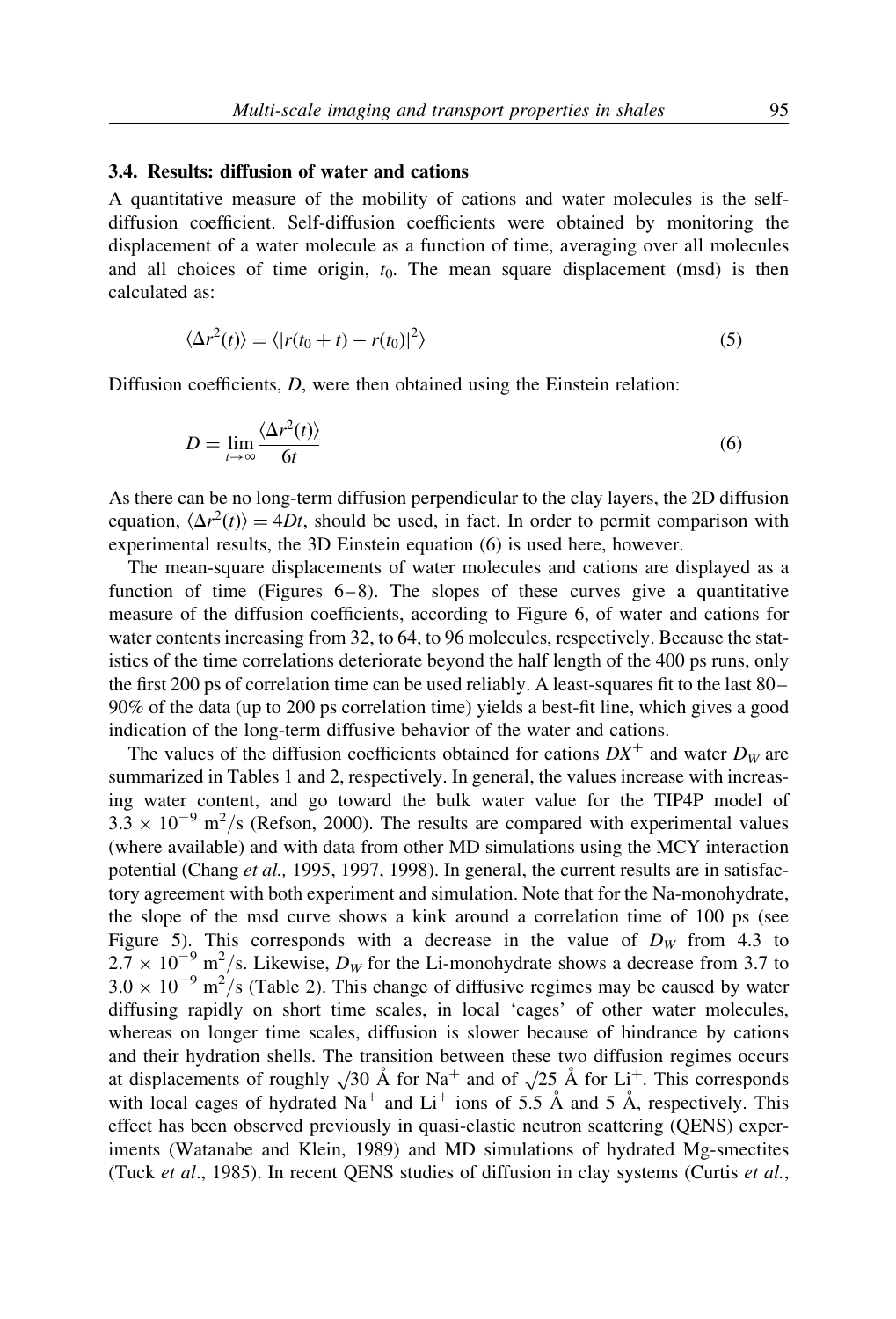

Figure 6. Mean-square displacement of water (upper) and cations (lower) in the interlayer space of Wyoming montmorillonite containing 32 water molecules.

2010), neutron spin echo techniques were used to investigate the anisotropy of diffusion coefficients. The Curtis et al. (2010) study also used MD simulations for parameterizing a diffusive model. The K-monohydrate does not show such effects, probably because  $K^+$  ions are weakly hydrated compared to Na<sup>+</sup> and Li<sup>+</sup>. An interesting difference also exists between 3 water layers on the one hand, and 1 and 2 layers on the other: the ion-diffusion curves do not saturate in the case of 3 water layers. This implies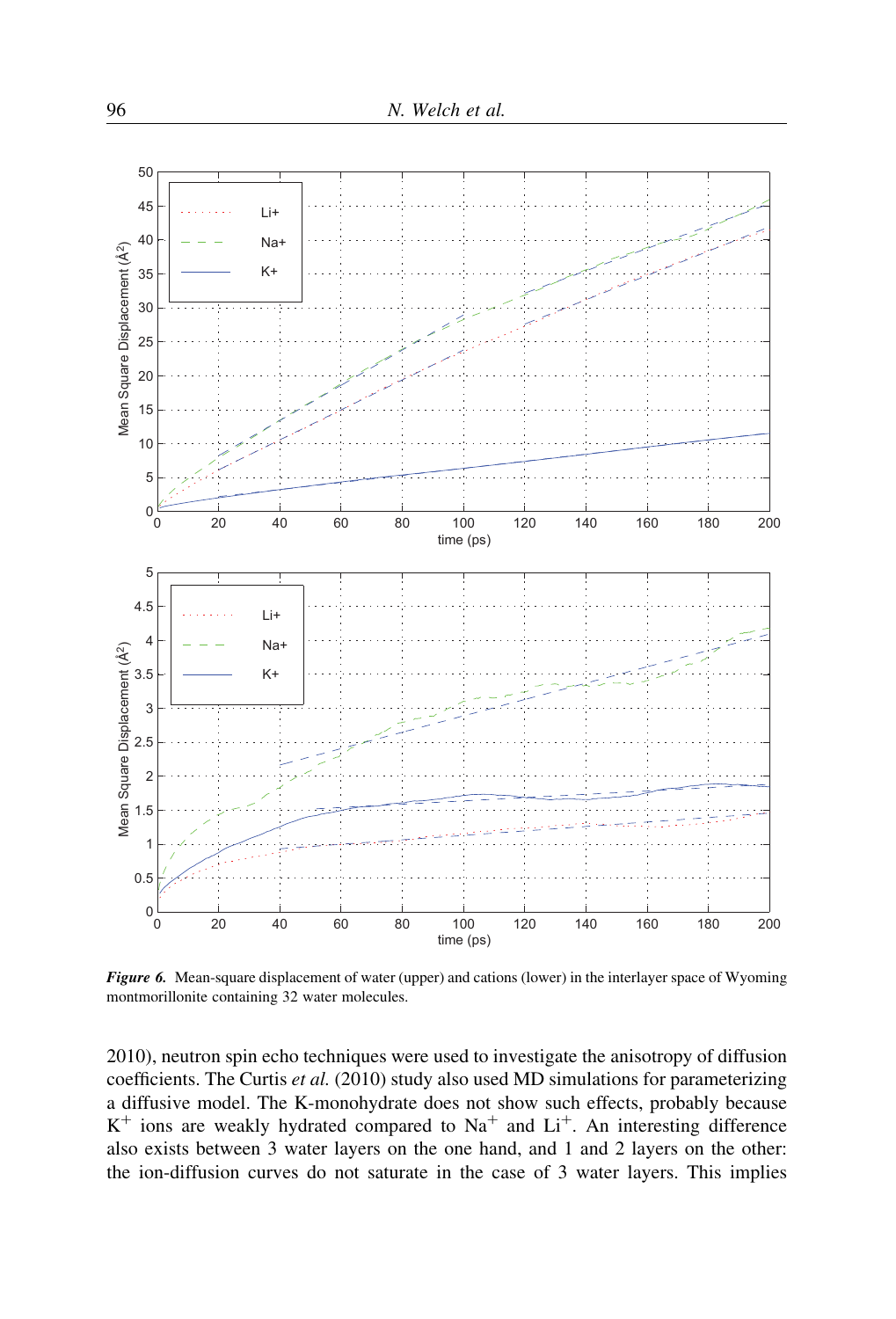

Figure 7. Mean-square displacement of water (upper) and cations (lower) in the interlayer space of Wyoming montmorillonite containing 64 water molecules.

that there is true long-term 3D diffusion for this water content, as the diffusive-layer ions are no longer 'pinned' to the clay surface sites. For the  $K^+$  smectite hydrates, no experimental diffusion data are available, and therefore diffusion coefficients are predicted. The values obtained are in broad agreement with MD simulations using the MCY potential (Chang et al., 1998). The results indicate that water diffusion in the K-smectite hydrates is about half as rapid as in the Li- and Na-smectites.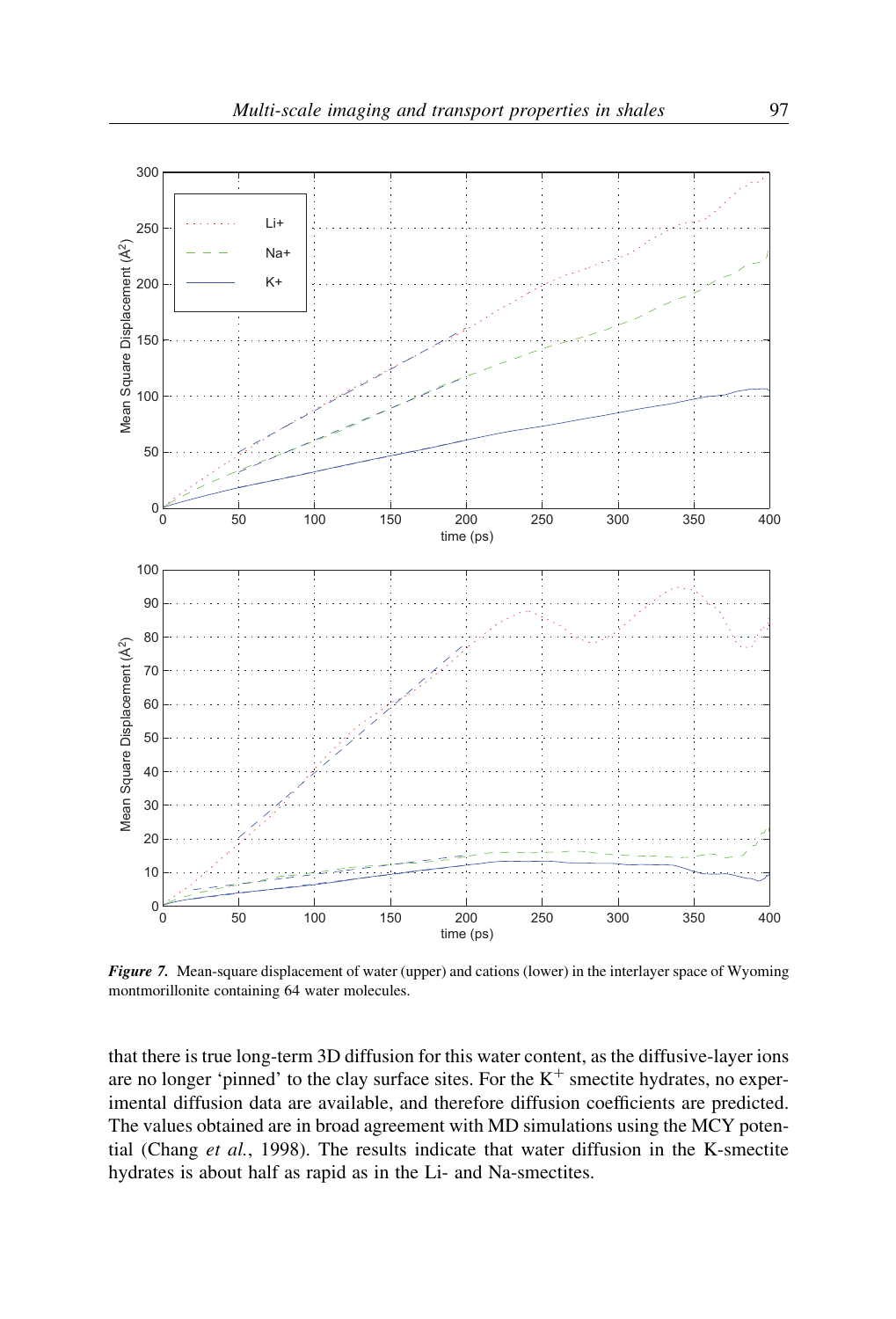

Figure 8. Mean-square displacement of water (upper) and cations (lower) in the interlayer space of Wyoming montmorillonite containing 96 water molecules.

# 3.5. Comparison with experimental transport coefficients

For comparison with experimental transport coefficients, diffusion through the pore space and the effect of tactoid geometry should be addressed in addition to interlayerspace diffusion. Calculations of diffusivities from sorptivity measurements on compacted clay samples and using soil-physics theory (Denis et al., 1991) indicate that water diffusion increases with increasing  $K^+/Na^+$  counterion fraction. Assuming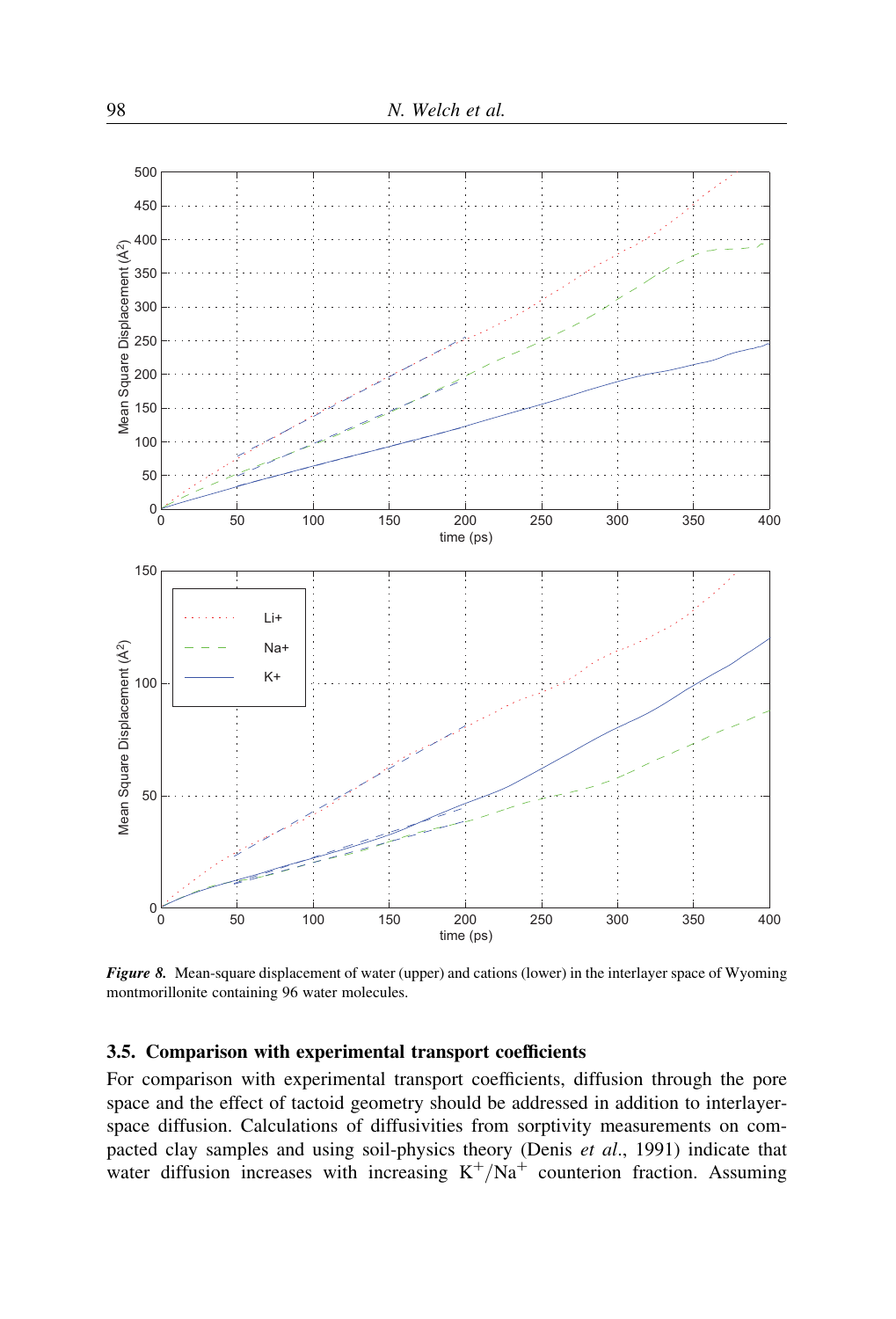| <b>Tubel 1.</b> Sen unrusion coemercins or canons in the interaction space at 270 <b>K</b> , in units of 10 cm 15. |      |                 |     |                 |                                                                                                                                        |                                   |      |                                        |                 |                   |
|--------------------------------------------------------------------------------------------------------------------|------|-----------------|-----|-----------------|----------------------------------------------------------------------------------------------------------------------------------------|-----------------------------------|------|----------------------------------------|-----------------|-------------------|
| <b>Number</b><br>of H <sub>2</sub> O<br>molecules                                                                  | MD   | MD <sup>a</sup> | MD  | MD <sup>a</sup> | $D(L^{+})$ $D(L^{+})$ $D(Na^{+})$ $D(Na^{+})$ $D(Na^{+})$ $D(Na^{+})$ $D(K^{+})$ $D(K^{+})$ $D(K^{+})$ $D(K^{+})$<br>Expt <sup>b</sup> | $\bm{\mathrm{Expt}}^{\mathrm{f}}$ | MD   | $\bm{\mathrm{Expt}}^{\bm{\mathrm{c}}}$ | MD <sup>d</sup> | Expt <sup>e</sup> |
| 32                                                                                                                 | 0.06 | 0.11            | 0.2 | 0.15            | 0.1                                                                                                                                    |                                   | 0.04 |                                        |                 |                   |
| 64                                                                                                                 | 6.4  | 0.67            | 1.0 | 2.53            |                                                                                                                                        | 0.52                              | 0.9  |                                        | 2.5             |                   |
| 96                                                                                                                 | 6.4  | 4.3             | 3.1 |                 |                                                                                                                                        |                                   | 3.7  | 1.4                                    | 2.4             | 0.04              |

**Table 1.** Self-diffusion coefficients of cations in the interlayer space at 298 K, in units of  $10^{-10}$  m<sup>2</sup>/s.

 $^4$ MD results from Chang *et al.* (1997);  $^b$ DNa<sup>+</sup>(expt) from Nye (1979);  $^c$ DK<sup>+</sup> from Nye (1979);  $^4$ MD results from Chang *et al.* (1998);  ${}^{\text{e}}\text{DK}^+$  from Sherwood and Craster (2000);  ${}^{\text{f}}\text{DNa}^+$  from Malikova et al. (2006).

that: (1) the clay sample is poorly compacted; and (2) the total volume of a clay sample is roughly independent of counterion chemistry, and using the observation that the volume of the tactoids is larger for Na- than for K-clays (because the interlayer space is larger at the same water content, as observed in the current study), the pore-space fraction in K-clays is concluded to be larger than that in Na-clays. This would explain both the experimentally observed increased water diffusion with increasing K/Na fraction as well as the current simulation results showing slower water diffusion in the interlayer space of K-smectite. The microscopic diffusion coefficients are now compared with experimental values from Sherwood and Craster (2000) on hindered motion of water and ions through a clay membrane. The clay sample is assumed to be well compacted and most water will be present in the interlayer space. The experimental results (Sherwood and Craster, 2000) suggest that the macroscopic diffusion coefficient, obtained from fitting the experimental results to a model of two decaying exponentials and containing three adjustable parameters (the transport coefficients), is of the order of  $10^{-12}$  m<sup>2</sup>/s. This is two orders of magnitude smaller than the MD values and the discrepancy may be due to the fact that the experimental clay film, in fact, has a complex tortuous structure and consists of many clay platelets which are aligned, on average, orthogonally to the main direction of mass transport. This conclusion is entirely in agreement with diffusivity measurements on compacted clay samples (Denis *et al.*, 1991). In order to make a quantitative comparison between the microscopic (MD) and effective (experimental) diffusion coefficients,  $D_m$  and  $D_e$ , respectively, a macroscopic model from the literature (Kato et al., 1995) is used:

$$
D_e = \frac{\varepsilon d}{\tau^2} D_m \tag{7}
$$

|  | <b>Table 2.</b> Self-diffusion coefficients of water in the interlayer space at 298 K, in units of $10^{-10}$ m <sup>2</sup> /s. |  |  |  |  |  |  |  |  |
|--|----------------------------------------------------------------------------------------------------------------------------------|--|--|--|--|--|--|--|--|
|--|----------------------------------------------------------------------------------------------------------------------------------|--|--|--|--|--|--|--|--|

| <b>Number</b><br>of $H2O$<br>molecules | MD          | MD <sup>a</sup> | $Expt^b$ | Expt <sup>c</sup> | $D_W(L^{+})$ $D_W(L^{+})$ $D_W(L^{+})$ $D_W(L^{+})$ $D_W(K^{+})$ $D_W(N^{+})$ $D_W(N^{+})$ $D_W(K^{+})$ $D_W(K^{+})$<br>MD | MD <sup>a</sup> | $Expt^d$ | <b>MD</b> | MD <sup>e</sup> |
|----------------------------------------|-------------|-----------------|----------|-------------------|----------------------------------------------------------------------------------------------------------------------------|-----------------|----------|-----------|-----------------|
| 32                                     | $3.0 - 3.7$ |                 | 0.5      |                   | $2.7 - 4.3$                                                                                                                | 1.0             | $1 - 3$  | 0.9       | 1.3             |
| 64                                     | 12.3        | 4.5             | 2.6      |                   | 9.5                                                                                                                        | 7.9             | $5 - 10$ | 4.7       | 8.5             |
| 96                                     | 19.7        | 14              |          | 10                | 16.0                                                                                                                       | 7.2             |          | 9.8       | 9.95            |

<sup>a</sup>MD results from Chang *et al.* (1997); <sup>b</sup>D<sub>W</sub> (expt) from Poinsignon *et al.* (1987); <sup>c</sup>D<sub>W</sub> (expt) from Cebula *et al.* (1981); <sup>d</sup>D, (expt) from Molikous *et al.* (2006); <sup>e</sup>MD results from Chang *et al.* (1999). D<sub>W</sub> (expt and MD) from Malikova et al. (2006); <sup>e</sup>MD results from Chang et al. (1998).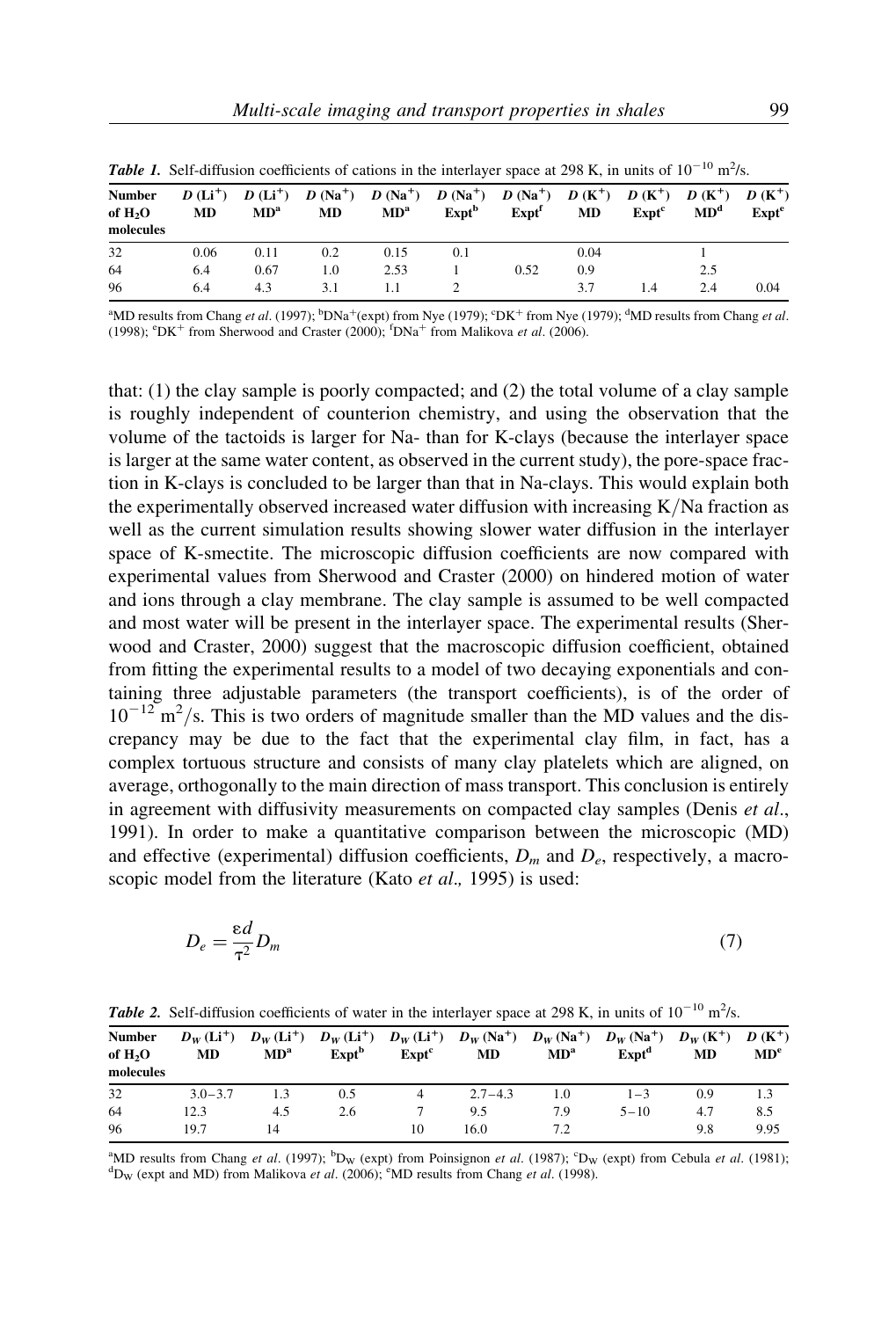where  $\varepsilon$  is the porosity, d is the constrictivity, and  $\tau$  is the tortuosity. For isotropic diffuwhere  $\varepsilon$  is the polosity, a is the constitutivity, and *A* is the tortuosity. For isotropic diffusion (Kato *et al.*, 1995),  $\tau$  can be assumed to be  $\sim \sqrt{3}$ . Using  $D_m = 10^{-10}$  m<sup>2</sup>/s,  $D_e = 10^{-12} \text{ m}^2/\text{s}, \epsilon = 0.75$ , and  $\delta = 1$  (as used in Kato *et al.*, 1995), a value for the tortuosity of  $\tau = 8.7$  was obtained. This value is of the same order of magnitude as found by Kato et al. (1995) and suggests that diffusion is anisotropic.

In addition, note that the experimental data (Sherwood and Craster, 2000) have been obtained for flows driven by a gradient in the concentration (or chemical potential,  $\Delta \mu$ ), whereas the current simulations were performed at thermodynamic equilibrium. The connection is provided by Onsager's regression hypothesis: the relaxation of macroscopic non-equilibrium disturbances is governed by the same laws as the regression of spontaneous microscopic fluctuations in an equilibrium system (Chandler, 1987). This hypothesis, which is an important consequence of the fluctuation-dissipation theorem, is rigorous in the linear (low gradient) regime. As a recommendation for future work, calculation of gradient-driven diffusion using MD simulations and Onsager's regression hypothesis would be useful.

# 4. Conclusions

Experimental investigations were carried out to determine the permeability of real shale samples using a novel transient method instead of classical core-flood experiments. Significant swelling of the shale sub-samples drilled with tap water was observed,



**Figure 9.** MD trajectories for  $Na<sup>+</sup>$  counterions in the single-layer hydrate.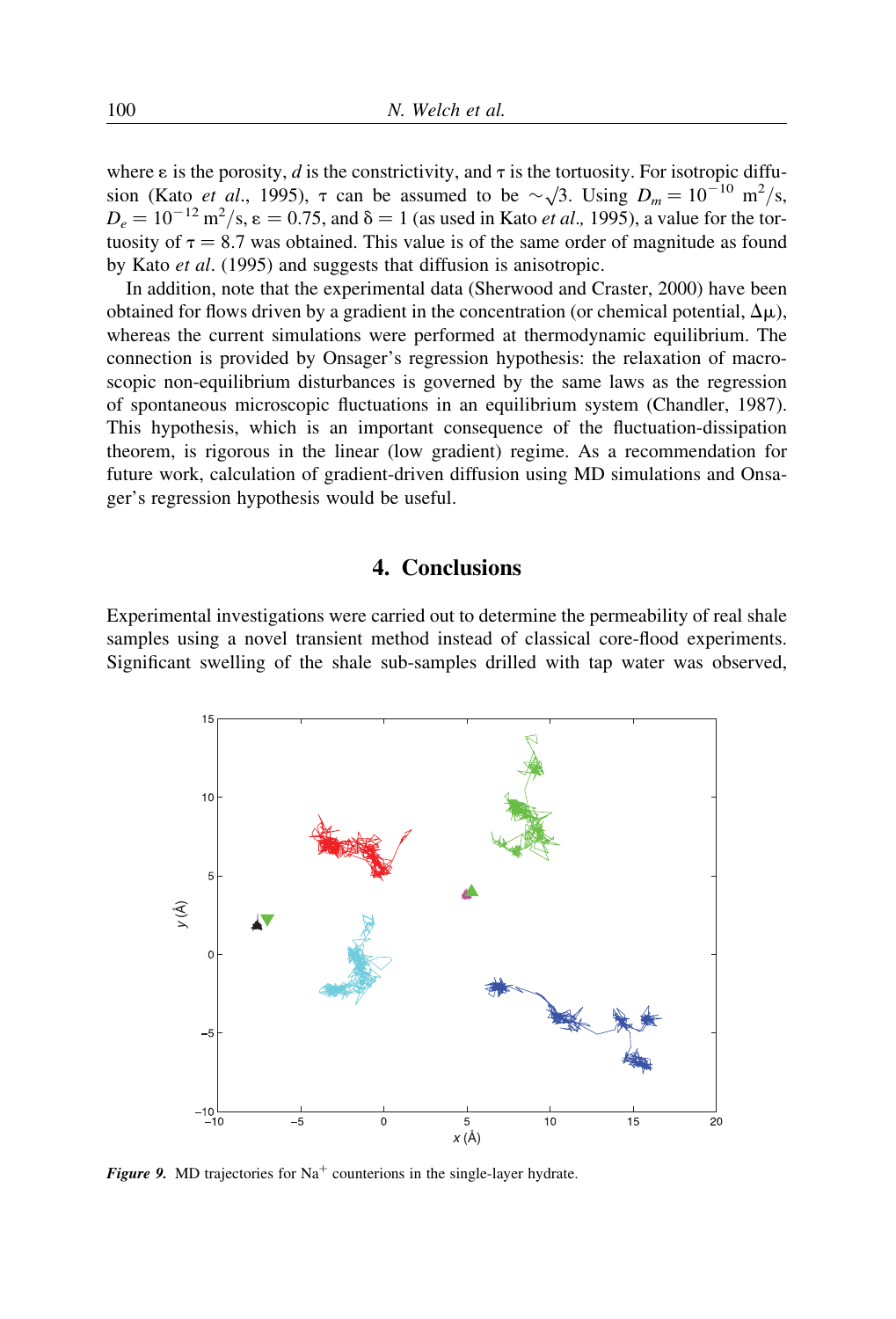suggesting that there is a significant fraction of swelling clay in the shale sample which affects shale permeability. This swelling may be due to the uptake of water in the interlamellar space of the clay minerals. Transport processes in the interlamellar space (nm wide) using experimental methods are difficult to study. Molecular dynamics computer simulations of this process were used, therefore, to determine the transport properties of cations and water molecules in hydrated Li-, Na-, and K-smectite clays. Measurements of the self-diffusion coefficient show that the values increase with increasing water content. The results for Na-, Li-, and K-smectites are in satisfactory agreement with experiment and other simulation results in the literature, indicating that the clay interlayer space is an important route of transport for ions and water, and lends credibility to the correctness of the diffusion coefficients obtained from the current simulations. Diffusion coefficients for K-smectite hydrates are predicted which have yet to be verified experimentally.

Note that the size of the simulation box and simulation timescale used here may not be sufficient to capture the macroscopic diffusion behavior completely. Note that the jump diffusion behavior is captured in Figure 9, even on time scales of  $\leq 0.5$  ns.

Comparison with clay-film diffusion experiments suggests that the experimental diffusion is anisotropic and the value of the tortuosity obtained may be used to estimate shale permeability in future work.

## Acknowledgments

Guest editor: H.C. Greenwell

The authors and editors are grateful to anonymous reviewers who offered very helpful input and suggestions. A list of all reviewers is given at the end of the Preface for this volume.

## **References**

- Amann, A., Waschbüsch, M., Bertier, P., Busch, A., Krooss, B.M., and Littke, R. (2011) Sealing rock characteristics under the influence of  $CO<sub>2</sub>$ . Energy Procedia, 4, 5170–5177.
- Benson, S.M. and Cole, D.R. (2008)  $CO<sub>2</sub>$  sequestration in deep sedimentary formations. Elements, 4, 325– 331.
- Boek, E.S. and Sprik. M. (2003) Ab initio molecular dynamics study of the hydration of a sodium smectite clay. The Journal of Physical Chemistry B, 107, 3251–3256.
- Boek, E.S., Coveney, P.V., and Skipper, N.T. (1995) Monte Carlo molecular modeling studies of hydrated Li-, Na-, and K-smectites: Understanding the role of potassium as a clay swelling inhibitor. *Journal of the* American Chemical Society, 117, 12608-12617.
- Boulin, P., Bretonnier, P., Vassil, V., Samouillet, A., Fleury, M., and Lombard, J. (2011) Entry pressure measurements using three unconventional experimental methods. Presented at the International Symposium of the Society of Core Analysts, Austin, Texas, USA.
- Bounds, D.G. (1985) A molecular dynamics study of the structure of water around the ions  $Li^+$ ,  $Na^+$ ,  $K^+$ ,  $Ca^{++}$ , Ni<sup>++</sup> and Cl<sup>-</sup>. Molecular Physics, 54, 1335–1355.
- Brace, W.F., Walsh, J.B., and Frangos, W.T. (1968) Permeability of granite under high pressure. Journal of Geophysical Research, 73, 2225–2236.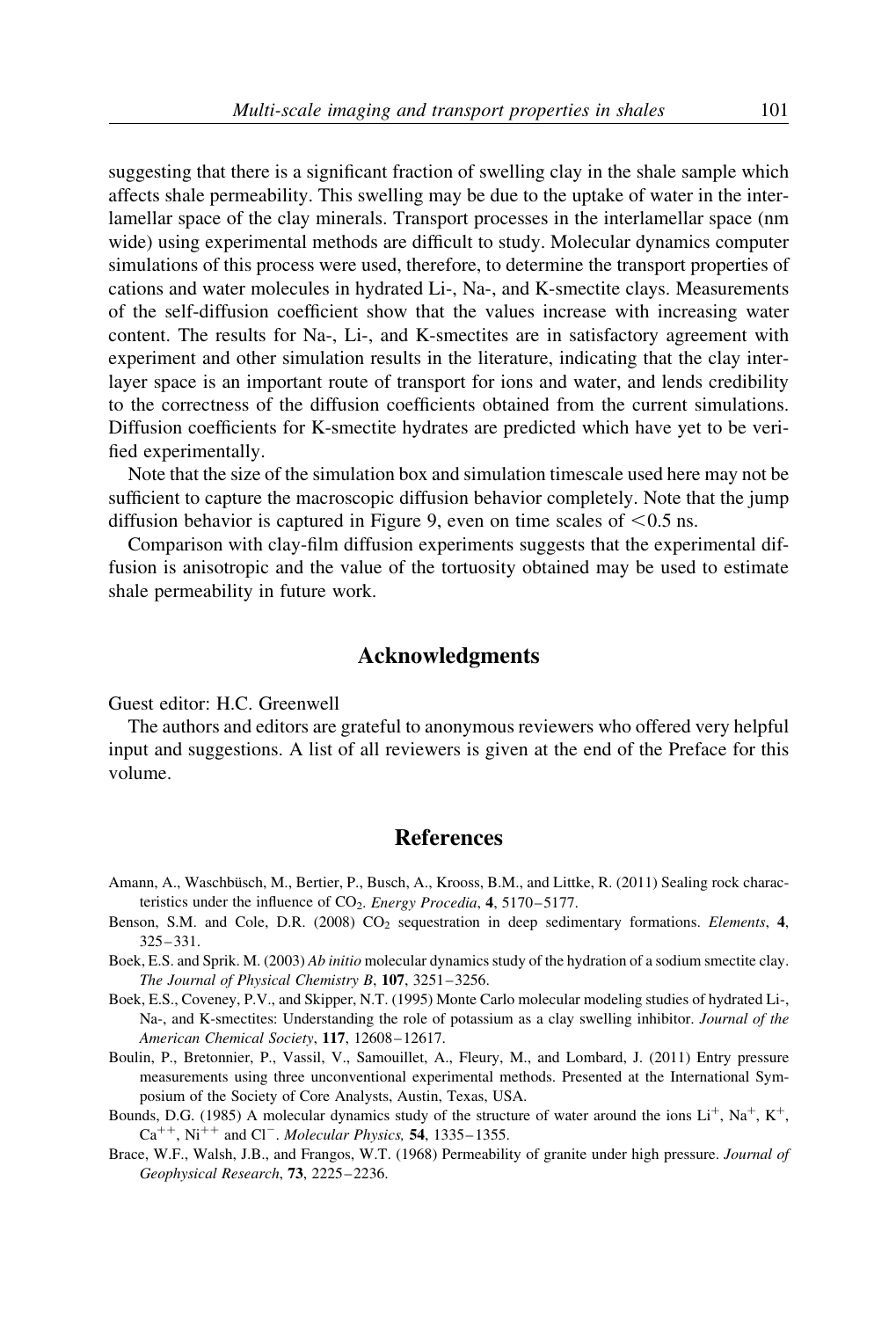- Busch, A. and Amann-Hildenbrand, A. (2013) Predicting capillarity of mudrocks. Marine and Petroleum Geology, 45, 208–223.
- Cebula, D.J., Thomas, R.K., and White, J.W. (1981) Diffusion of water in Li montmorillonite studied by quasielastic neutron scattering. Clays and Clay Minerals, 29, 241–248.
- Chandler, D. (1987) Introduction to Modern Statistical Mechanics. Oxford University Press, Oxford, UK.
- Chandrasekhar, J., Spellmeyer, D.C., and Jorgensen, W.L. (1984) Energy component analysis for dilute aqueous solutions of  $Li^+$ , Na<sup>+</sup>, F<sup>-</sup>, and Cl<sup>-</sup> ions. Journal of the American Chemical Society, 106, 903–910.
- Chang, F.-R.C., Skipper, N.T., and Sposito, G. (1995) Computer simulation of interlayer molecular structure in sodium montmorillonite hydrates. Langmuir, 11, 2734–2741.
- Chang, F.-R.C., Skipper, N.T., and Sposito, G. (1997) Monte Carlo and molecular dynamics simulations of interfacial structure in lithium-montmorillonite hydrates. Langmuir, 13, 2074–2082.
- Chang, F.-R.C., Skipper, N.T., and Sposito, G. (1998) Monte Carlo and molecular dynamics simulations of electrical double-layer structure in potassium-montmorillonite hydrates. Langmuir, 14, 1201–1207.
- Churakov, S.V. (2006) Ab initio study of sorption on pyrophyllite: Structure and acidity of edge sites. The Journal of Physical Chemistry B, 110, 4135-4146.
- Churakov, S.V. and Gimmi, T. (2011) Up-scaling of molecular diffusion coefficients in clays: A two-step approach. The Journal of Physical Chemistry C, 115, 6703-6714.
- Curtis, M.E., Ambrose, R.J., and Sondergeld, C.H. (2010) Structural characterization of gas shales on the micro-and nano-scales. Canadian Unconventional Resources and International Petroleum Conference, Society of Petroleum Engineers.
- Darley, H.C. and Gray, G.R. (1988) Composition and Properties of Drilling and Completion Fluids. Gulf Professional Publishing, Houston, Texas, USA.
- Denis, J.H., Keall, M.J., Hall, P.L., and Meeten, G.H. (1991) Clay Minerals, 26, 255–268.
- Edlmann, K., Haszeldine, S., and McDermott, C. (2013) Experimental investigation into the sealing capability of naturally fractured shale caprocks to supercritical carbon dioxide flow. Environmental Earth Sciences, 70, 3393– 3409.
- Egermann, P., Lombard, J., and Bretonnier, P. (2006) A fast and accurate method to measure threshold capillary pressure of caprocks under representative conditions. SCA2006–07, Society of Core Analysts.
- Greathouse, J.A., Refson, K., and Sposito, G. (2001) Molecular dynamics simulation of water mobility in magnesium-smectite hydrates. Journal of the American Chemical Society, 122, 11459–11464.
- Hall, P.L., Ross, D.K., Tuck, J.J., and Hayes, M.H.B. (1978) Dynamics of interlamellar water in divalent cation exchanged expanding lattice clays. Pp. 617–635 in: *Proceedings of the IAEA Symposium* 'Neutron' Inelastic Scattering', Vienna, 1977. International Atomic Energy Agency, Vienna, Vol. 1.
- Hildenbrand, A., Schlömer, S., and Krooss, B. (2002) Gas breakthrough experiments on fine-grained sedimentary rocks. Geofluids, 2, 3-23.
- Hol, S., Peach, C., and Spiers, C.J. (2012) Direct coupling between stress, strain and adsorption reactions A study on coal-CO<sub>2</sub> systems. AGU Fall Meeting Abstracts, 1, p. 2470.
- Holmboe, M. and Bourg, I. (2014) Molecular dynamics simulations of water and sodium diffusion in smectite interlayer nanopores as a function of pore size and temperature. The Journal of Physical Chemistry C, 118, 1001–1013.
- Jorgensen, W.L., Chandrasekhar, J., Madura, J.D., Impey, R.W., and Klein, M.L.J. (1983) Comparison of simple potential functions for simulating liquid water. The Journal of Chemical Physics, 79, 926–935.
- Kato, H., Muroi, M., Yamada, N., Ishida, H., and Sato, H. (1995) Estimation of effective diffusivity in compacted bentonite. Pp. 277–284 in: Scientific Basis for Nuclear Waste Management, vol. 18 (T. Murakami and R.C. Ewing, editors). Materials Research Society, Pittsburgh, Pennsylvania, USA.
- Kohli, A.H. and Zoback, M.D. (2013) Frictional properties of shale reservoir rocks. Journal of Geophysical Research: Solid Earth, 118, 5109-5125.
- Kwon, O., Kronenberg, A.K., Gangi, A.F., and Johnson, B. (2001) Permeability of Wilcox shale and its effective pressure law. Journal of Geophysical Research, 106, 19339–19353.